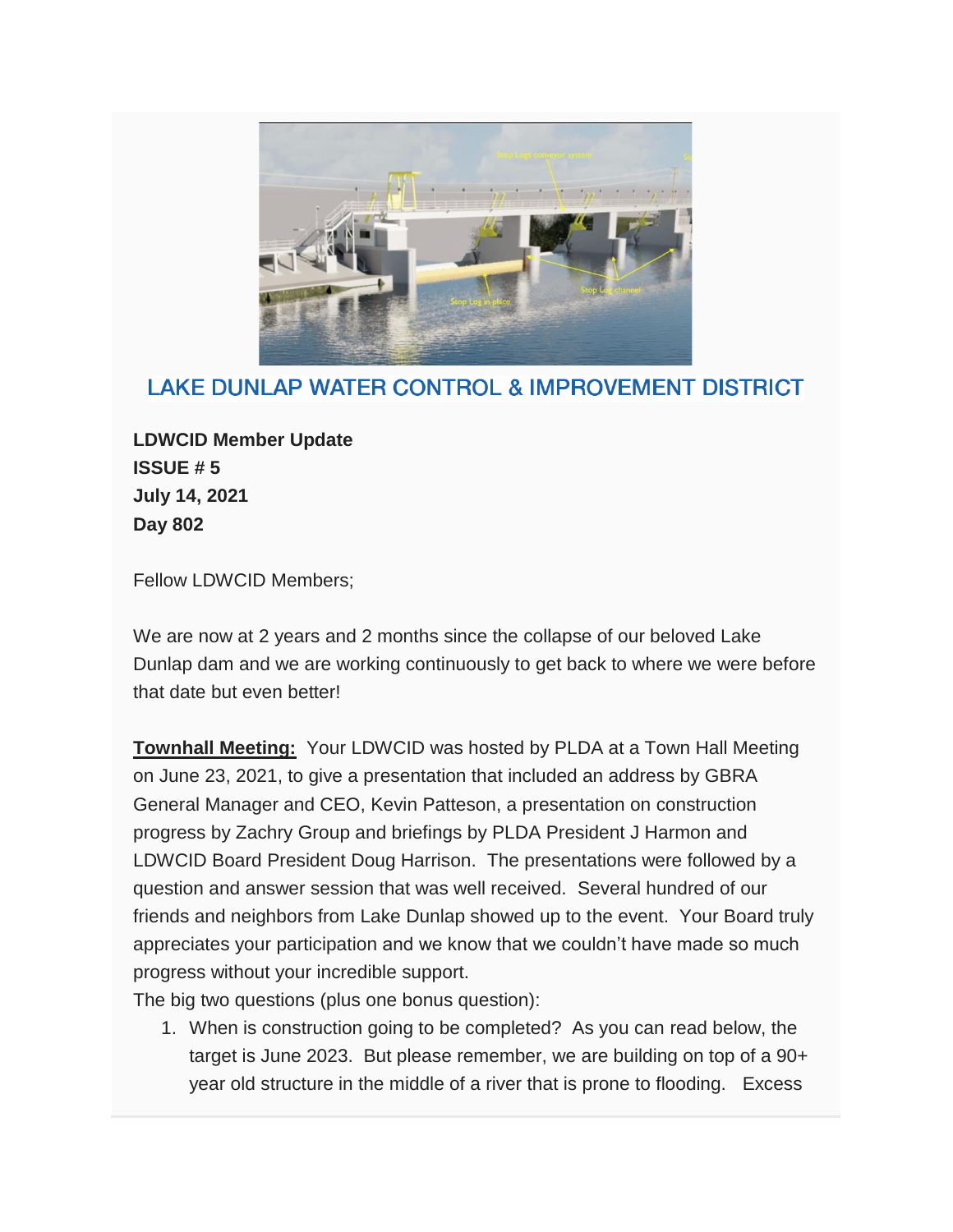delays due to flooding, or unforeseen structural issues with the old dam could cause some delays to the target date.

- 2. How much will this cost me? Your LDWCID Board is still hoping that the tax rate will come in at around \$0.20/\$100 valuation. GBRA borrowed a total of \$40 million from the Texas Water Development Board. The annual debt service on that loan will be \$1.465 million per year. The LDWCID is obligated to pay the full debt service. If the construction experiences costly issues and we spend the full \$40 million, and if there is no income from hydro electric production, then our tax rate could be much higher. \$1,465,000 divided by the total of all property values in the district (+/- \$330,000,000) would be a tax rate of 44cents /\$100 valuation. HOWEVER, we are hopeful that Zachry will complete the project on budget and be below \$40M. We are also anticipating average hydro electric revenues of \$800,000 per year. If both of those anticipated scenarios stay on track, we believe the tax rate will be very close to the 20cent/\$100 valuation target. The tax rate will continue to be a little bit of a moving target until the construction is completed, and the hydro electric plant is again producing and selling power.
- 3. One extra question from the meeting: What is the taxable value on which a property owner will be taxed? The property owners will be taxed on their net appraised taxable value after exclusions and deductions.

We are still waiting for the final property appraised values in the District before the initial tax rate can be officially be determined. The Board's target remains at approximately \$.20 per \$100 valuation. This number may go up as property owners continue to challenge their assessed values with their respective county tax officials. Stay tuned for a FINAL decision in August 2021.

**Construction Update:** The team from Zachry gave a great presentation at the June Townhall meeting. Zachry is committed to completing the project in 25 months. That 25 month clock started the day that Zachry was officially awarded the bid: 5/14/2021. 25 months would be 6/14/2023. Several of the Lake Dunlap oriented Facebook pages are showing regular video updates from the dam. Work is well under way. Very EXCITING!! Zachry reminded us that